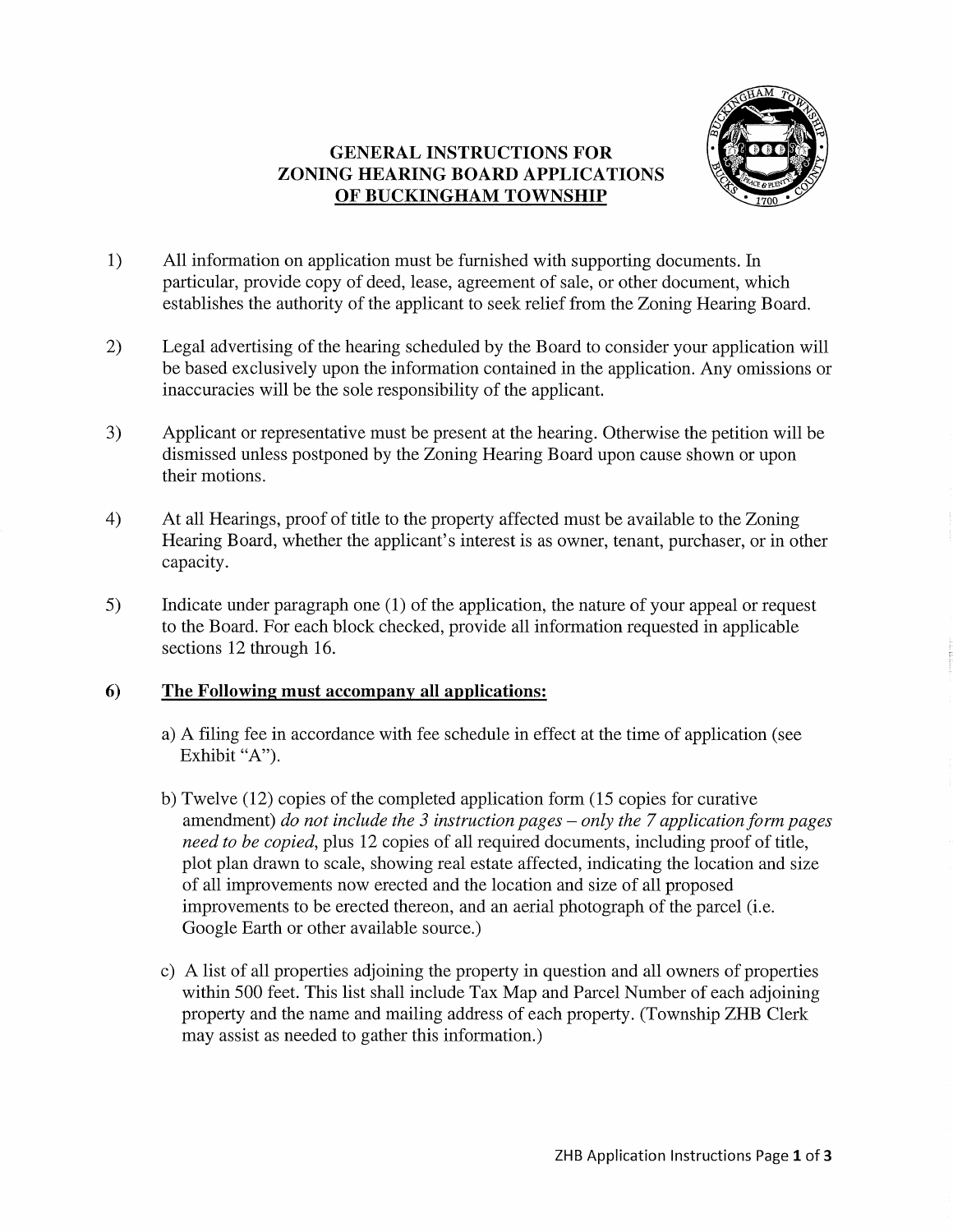- 7) The Zoning Hearing Board has the following powers:
	- a) To hear and decide appeals from a decision or determination of any administrative official in the enforcement of the Zoning Ordinance and amendments thereto. Such appeals must be made within 30 days after the date of the decision.
	- b) To grant, upon application in specific cases, Special Exceptions to the terms of the Zoning Ordinance and amendments thereto, where such a Special Exception is authorized by the Zoning Ordinance for the district within which the subject premises lies; where the use and/or premise conform to the standards and criteria set forth by the Zoning Ordinance as prerequisites for the grant of such Special Exception; and where public interest will not be unduly injured by the grant of such Special Exception. The burden of proof shall be upon the applicant to show that the Special Exception requested is one authorized by the Zoning Ordinance for the subject premises and proposed use. The burden of proving that the grant of such Special Exception would be contrary to the public interest shall be upon those opposing the grant of such a Special Exception.
	- c) To authorize, upon appeal in specific cases such Variance from the terms of the Zoning Ordinance and amendments thereto as will not be contrary to the public interest. The Board may only grant such a Variance where, owing to special conditions, a literal enforcement of the Zoning Ordinance will result in unnecessary hardship so that the Ordinance will be observed and substantial justice done. The burden of proof of the "unnecessary hardship" as defined by law shall rest on the applicant. The circumstances must be unique and applicable to the applicant's particular property and no other. The possibility of applicant's earning a greater financial return if a variance were granted does not in itself constitute sufficient reason for such a variance.
- 8) All meetings of the Zoning Hearing Board are open to the public.
- 9) No decision by the Zoning Hearing Board relieves any applicant from the responsibility of obtaining any required permits in the matter prescribed by the Zoning Ordinance(s).
- 10) The following is a list of fees for which the applicant will be responsible, in accordance with the fee schedule in effect at the time of application:
	- a) Filing Fee.
	- b) Continuance Fees: 25% of original fee and costs of posting and notices. Continuance meaning an applicant petitioning the ZHB for their case to be moved from a scheduled meeting date to a future meeting resulting in the requirement of new postings and new public notices. Supplement Fees: of <sup>1/2</sup> of the original filing fee will be required if the ZHB must spend more than six meeting hours (total) hearing an appeal.
	- c) Court reporter fee: *Y2* to be divided by the number of cases being heard at each hearing.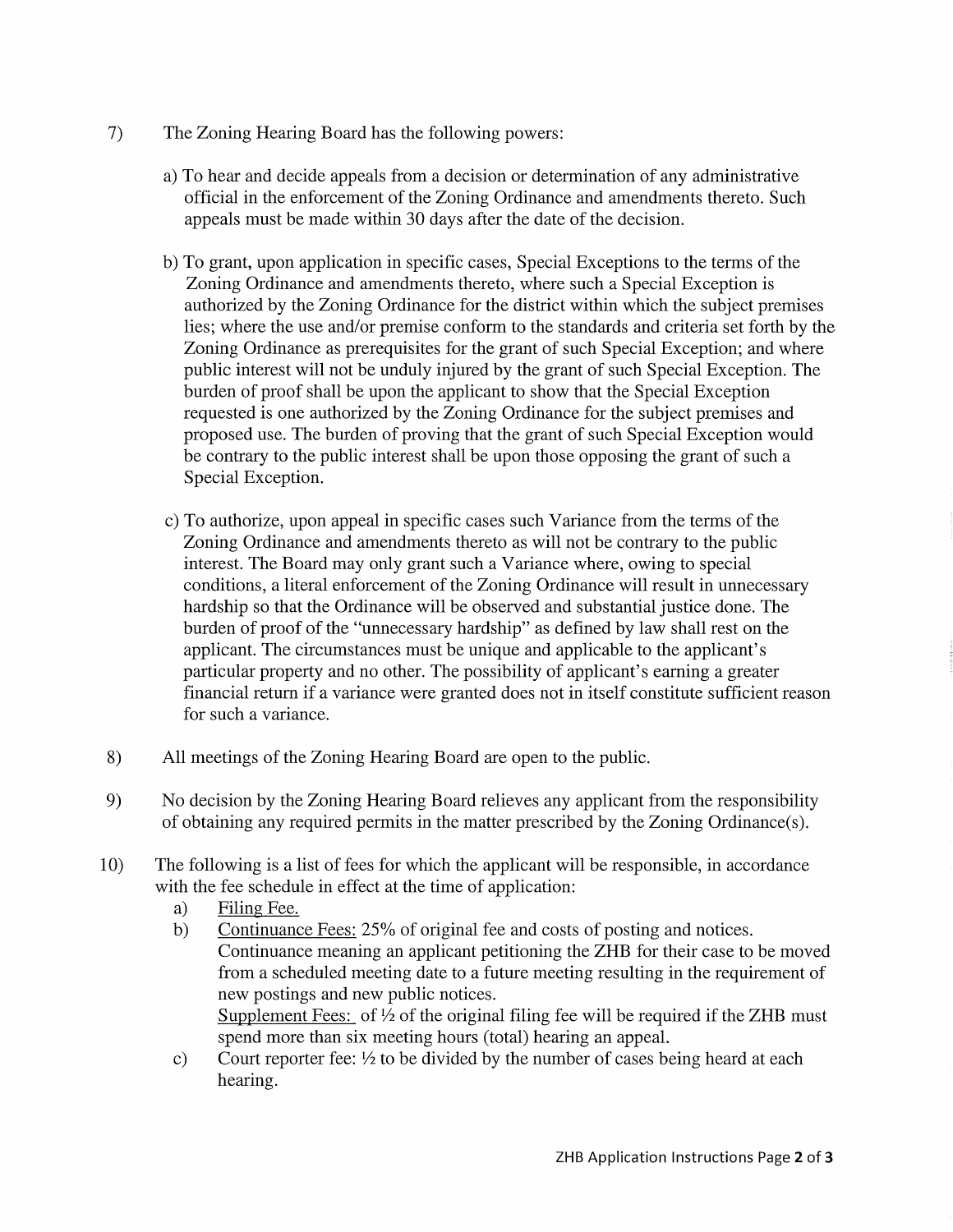## **EXHIBIT** "A" **Per current Fee Schedule Resolution**

### **Zoning Hearing Board**

| a. Residential                                                                           | \$750 plus \$100 escrow due at time<br>of application to cover half the costs<br>of the court reporter.       |
|------------------------------------------------------------------------------------------|---------------------------------------------------------------------------------------------------------------|
| b. Commercial, Industrial and pending<br>or prospective Land Development<br>application. | $$1,500$ plus \$300 escrow due at time<br>of application to cover half the costs<br>of the court reporter.    |
| c. Pending or prospective Subdivision<br>application                                     | $$4,000$ plus $$1,000$ escrow due at<br>time of application to cover half the<br>costs of the court reporter. |
| d. Challenge to Validity of Zoning<br>Ordinance or Map                                   | \$25,000                                                                                                      |

- e. Continuance Fees: 25% of original fee and costs of posting and notices. *Continuance means an applicant petitions the ZHB for their case to be moved from a scheduled meeting date to a future meeting resulting in the requirement of new postings and new public notices.*
- f. Supplemental fees of <sup>1/2</sup> the original filing fee will be required if the ZHB *must spend more than six meeting hours (total) hearing an appeal.*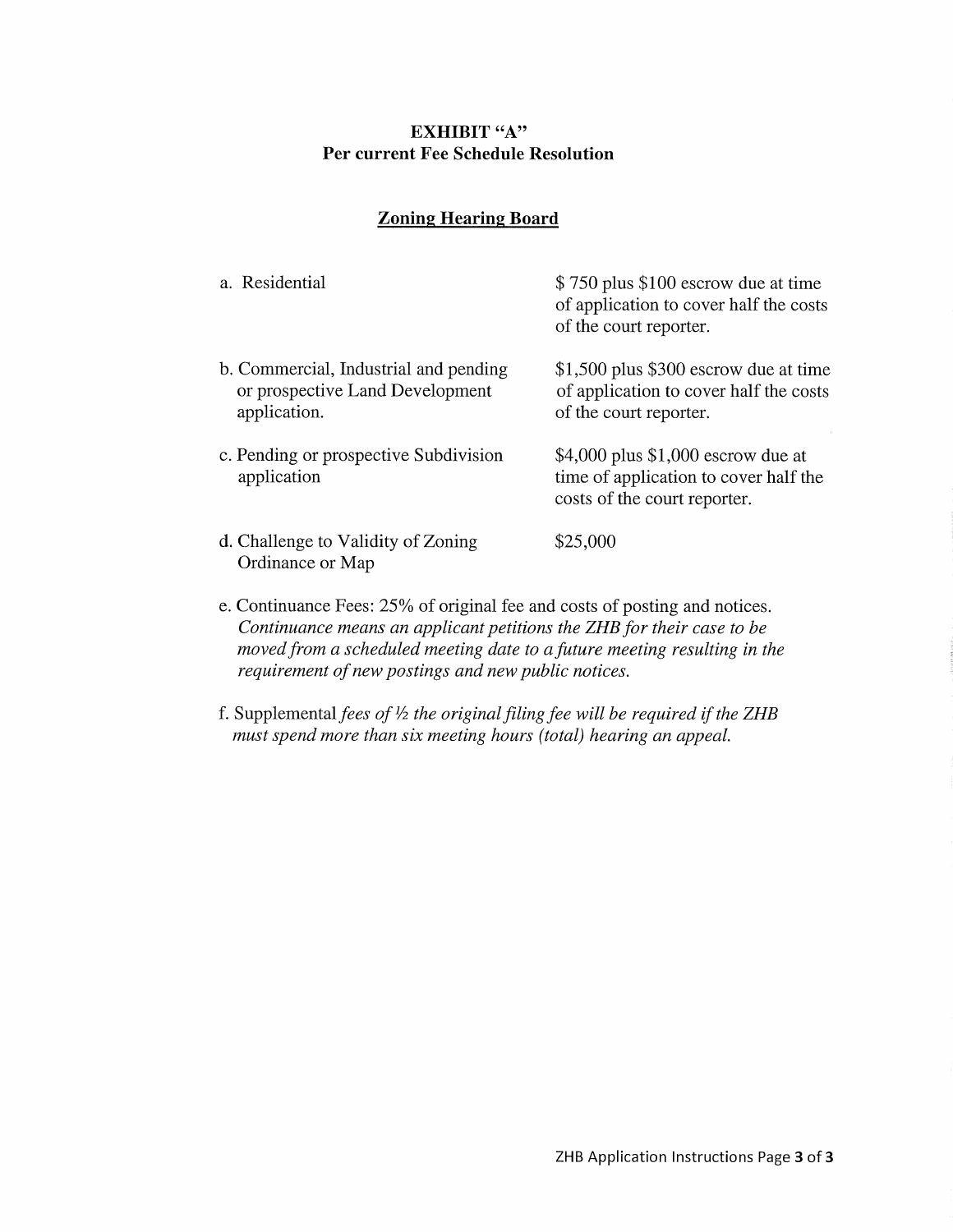

# **ZONING HEARING BOARD OF BUCKINGHAM TOWNSHIP**

Twelve copies of this application, including all plans and drawings, must be submitted to the Zoning Officer together with the application fee. No application will be accepted without an adequate plan of the subject premises.

|                        | Fee:                   |
|------------------------|------------------------|
|                        | Check #                |
| <b>CALENDAR NUMBER</b> | Court Reporter Fee: \$ |
| Assigned by Township   | Check #                |

1. The undersigned applicant hereby (check appropriate letter $(s)$ ):

a. appeals from a determination of the Zoning Officer.

- b. <u>requests</u> a special exception.
- c. <u>requests</u> a variance.
- d. challenges the validity of a zoning ordinance or map.
- e. <u>requests other relief within the jurisdiction of the Zoning Hearing Board as</u> established in Section 909.1(a) of the Pennsylvania Municipalities Planning Code.

2. Name and address of owner of property: \_\_\_\_\_\_\_\_\_\_\_\_\_\_\_\_\_ \_

Email: \_\_\_\_\_\_\_\_\_\_\_\_\_ Telephone Number: \_\_\_\_\_\_\_\_\_\_ \_

3 . Name and address of applicant:

Email: \_\_\_\_\_\_\_\_\_\_\_\_\_ Telephone Number: \_\_\_\_\_\_\_\_\_\_ \_

4. If applicant is not the owner, state applicant's authority to bring this application:

(attach documents in support of said authority to this application)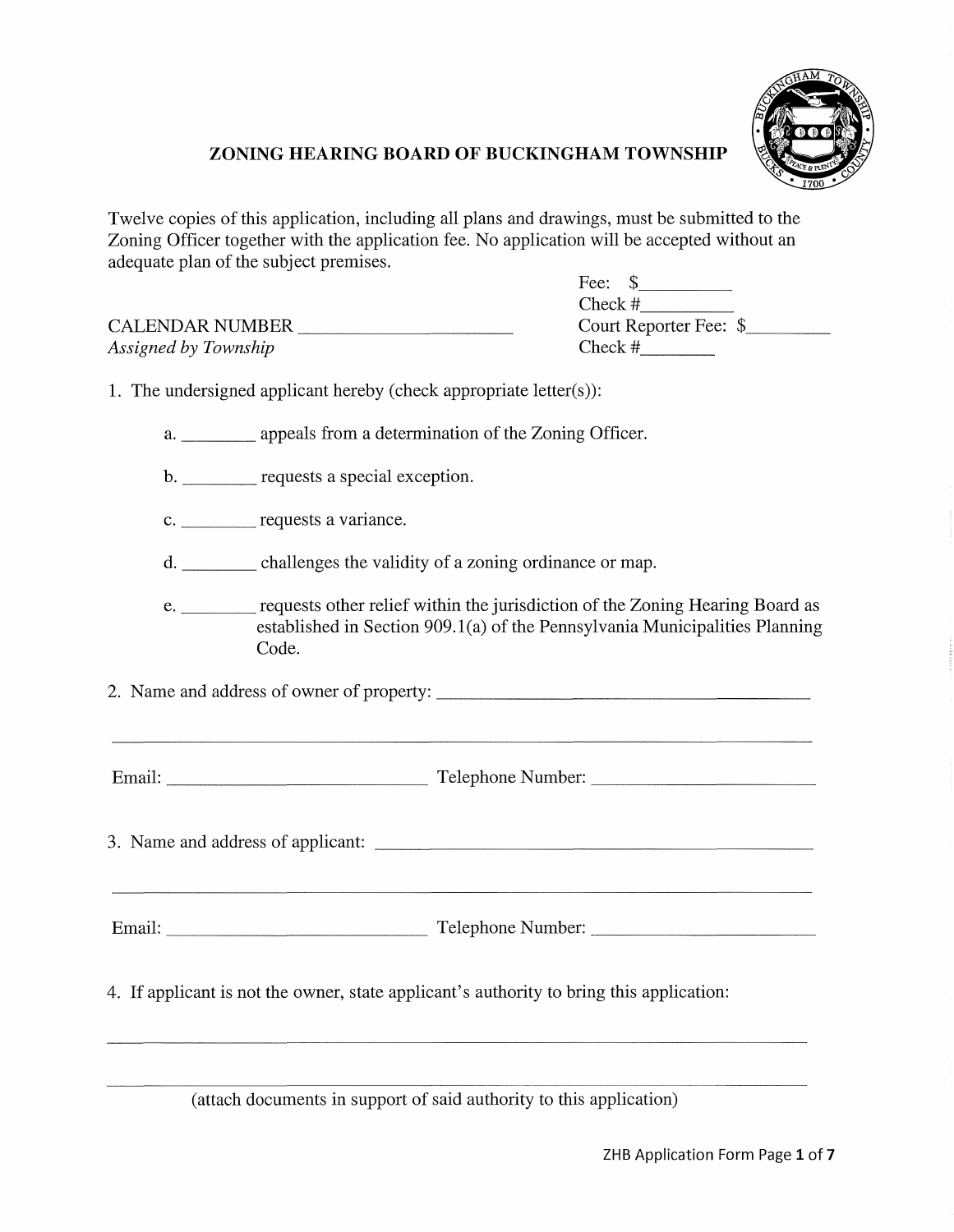- 5. Address of property:
- 6. Attach plot plan of property drawn to scale indicating location and size of improvements both proposed and presently existing and including a compass reference.

7. Tax Parcel Number of property: 8. Present zoning classification of property: \_\_\_\_\_\_\_\_\_\_\_\_\_\_\_\_\_\_\_\_\_\_\_\_\_\_\_\_\_\_\_\_\_\_\_ 9. Present use of property: 10. Describe the building and other improvements located on the property: \_\_\_\_\_\_ \_ 11. State the size of the property: \_\_\_\_\_\_\_\_\_\_\_\_\_\_\_\_\_\_\_\_ \_ 12. **If you are appealing from a determination of the Zoning Officer, complete the following:**  a. The action taken was: \_\_\_\_\_\_\_\_\_\_\_\_\_\_\_\_\_\_\_\_\_\_ \_ c. Attach a copy of any written order issued by the Zoning Officer in connection with this matter. d. The foregoing action was in error because: \_\_\_\_\_\_\_\_\_\_\_\_\_\_\_\_\_\_\_\_\_\_\_\_\_\_\_\_\_\_\_\_\_\_ e. If you allege the existence of a non-conforming use, state the nature of such use and the date on which it began: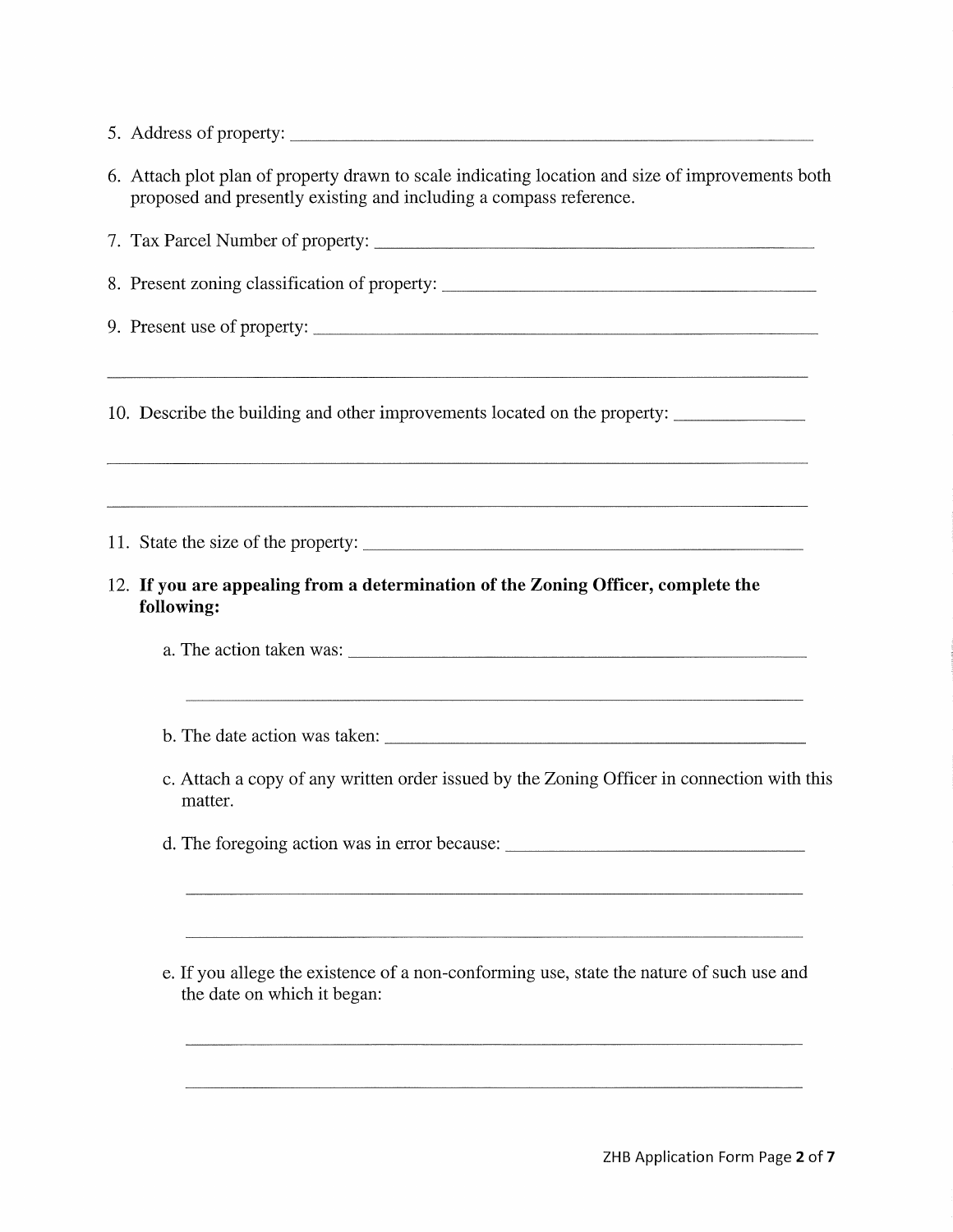| a. Identify the provision of the ordinance or map which you believe to be invalid:                                                                         |
|------------------------------------------------------------------------------------------------------------------------------------------------------------|
| b. The challenge is ripe for decision because: _________________________________                                                                           |
| c. The provision challenged is invalid because: ________________________________                                                                           |
| ,我们的人们就会在这里,我们的人们就会在这里,我们的人们就会在这里,我们的人们就会在这里,我们的人们就会在这里,我们的人们就会在这里,我们的人们就会在这里,我们<br>14. If you are requesting a special exception, complete the following: |
| b. The special exception is allowed under Article _______________________________                                                                          |
| Subsection ____________ of the Buckingham Township Zoning Ordinance.                                                                                       |
| Note: If more than one exception is requested, list ordinance references on a separate<br>page.                                                            |
|                                                                                                                                                            |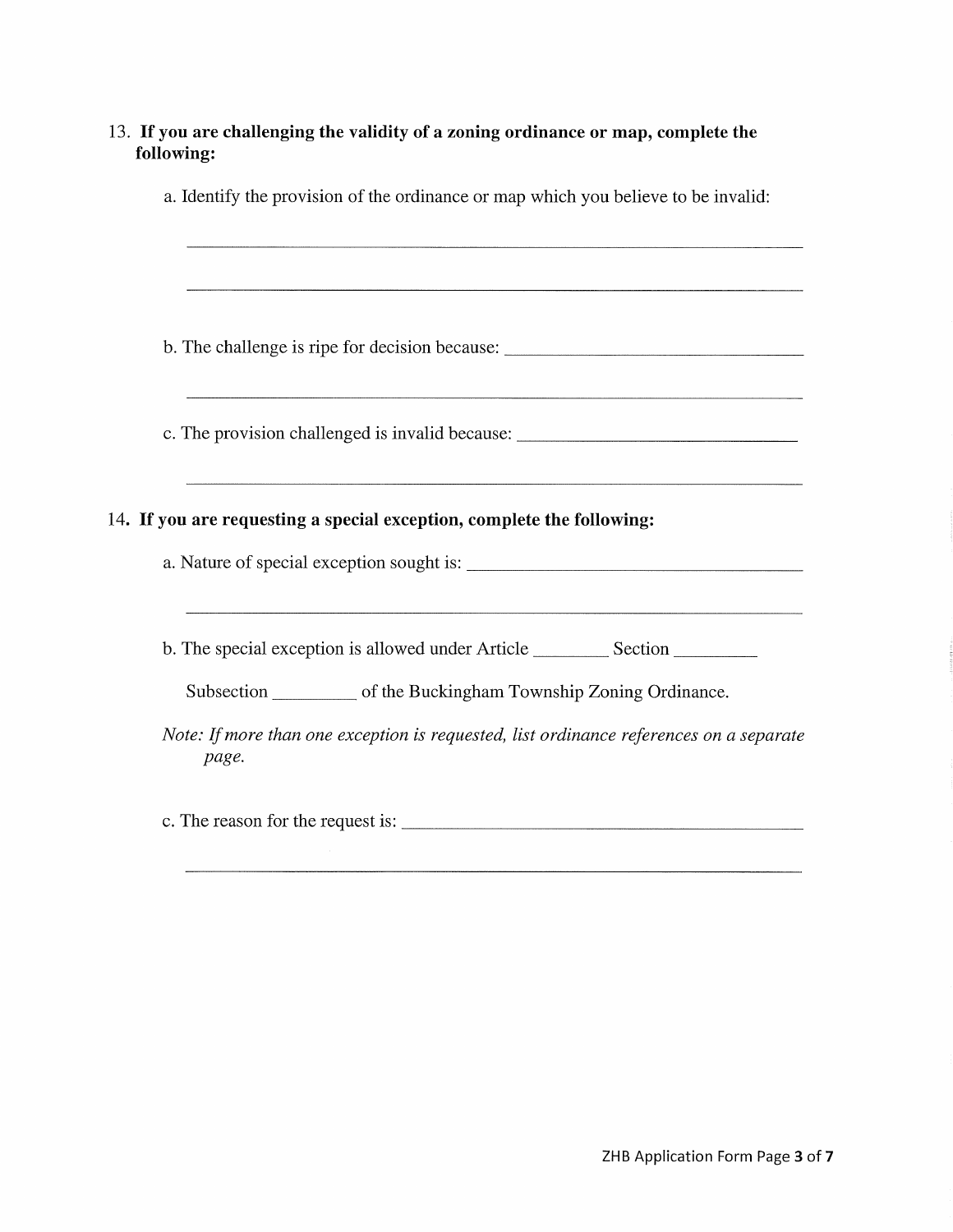# 15. **If you are requesting a variance, complete the following:**

| of the Buckingham Township Zoning Ordinance.                                                                           |                                                                                                                      |
|------------------------------------------------------------------------------------------------------------------------|----------------------------------------------------------------------------------------------------------------------|
| Note: If more than one variance is requested, list ordinance references on a separate<br>page.                         |                                                                                                                      |
| c. The nature of the unique circumstances and the unnecessary hardship justifying this                                 |                                                                                                                      |
|                                                                                                                        |                                                                                                                      |
|                                                                                                                        |                                                                                                                      |
|                                                                                                                        |                                                                                                                      |
| 16. If you are requesting other relief within the jurisdiction of the Zoning Hearing Board,<br>complete the following: |                                                                                                                      |
|                                                                                                                        |                                                                                                                      |
|                                                                                                                        | <u> 1980 - Jan Sarajan dan Samuel Barat dan Bandara dan Samuel Barat dan Bandara dan bagi dan bagi dan bagi dan </u> |
| b. If you are requesting relief from a determination of a Township official, attach a                                  |                                                                                                                      |
| written copy of that determination and state the reason the determination was in error,                                |                                                                                                                      |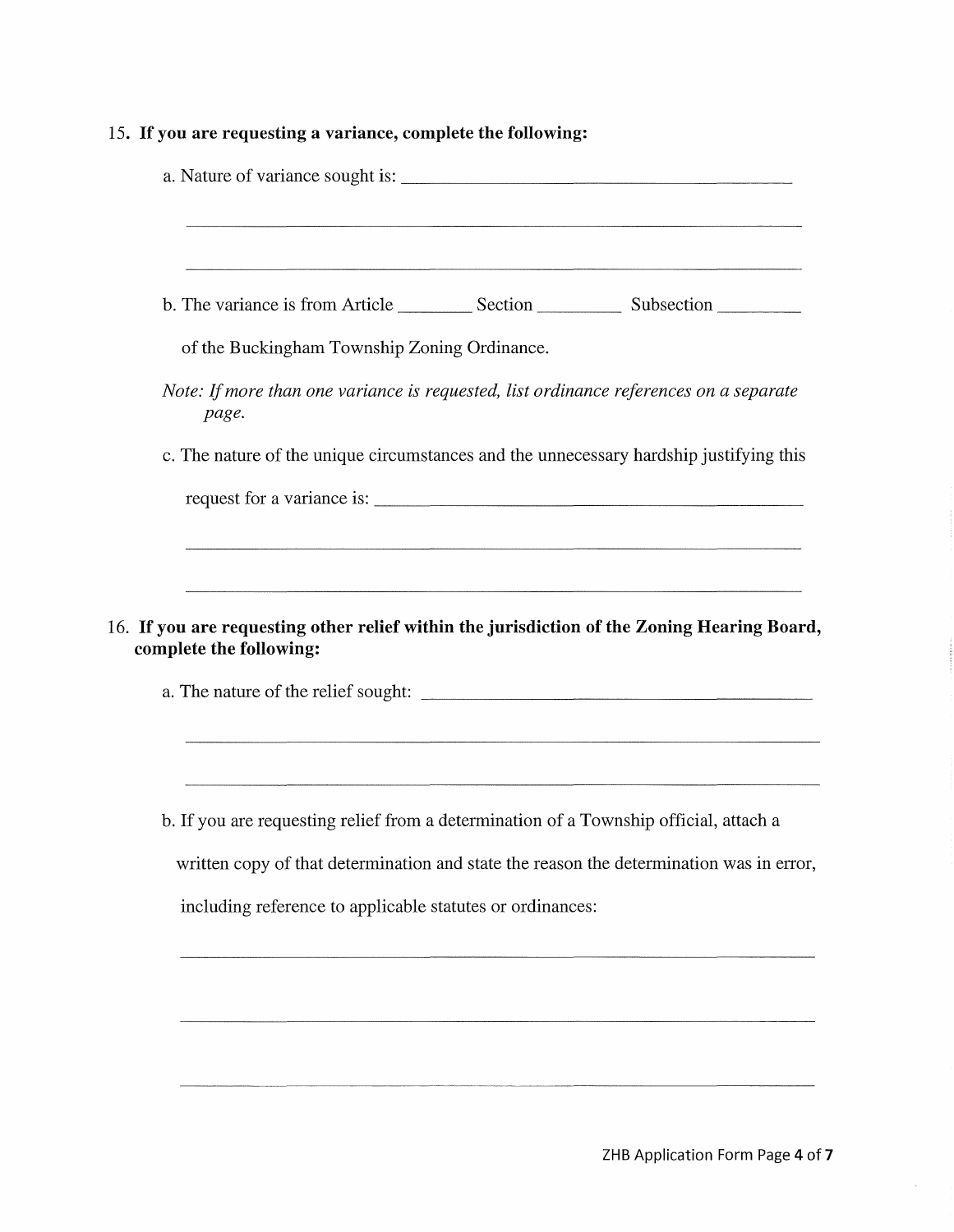- 17. By filing this application, applicant agrees to reimburse Buckingham Township for all costs incurred by the Township in the processing of this application to the extent that those costs exceed the filing fee.
- 18. Check one:
	- a. \_\_\_\_ I **am not** represented by an attorney in connection with this application.
	- b. \_\_\_\_ I **am** represented by \_\_\_\_\_\_\_\_\_\_\_\_\_\_\_\_\_\_\_ \_ Esquire in connection with this application.

Attorney's address: \_\_\_\_\_\_\_\_\_\_\_\_\_\_\_\_\_\_\_\_\_\_\_ \_

Attorney's E-Mail address: \_\_\_\_\_\_\_\_\_\_\_\_\_\_\_\_\_\_\_\_ \_

Attorney's telephone number: \_\_\_\_\_\_\_\_\_\_\_\_\_\_\_\_\_\_\_ \_

**Applicant Signature** 

**Applicant Signature**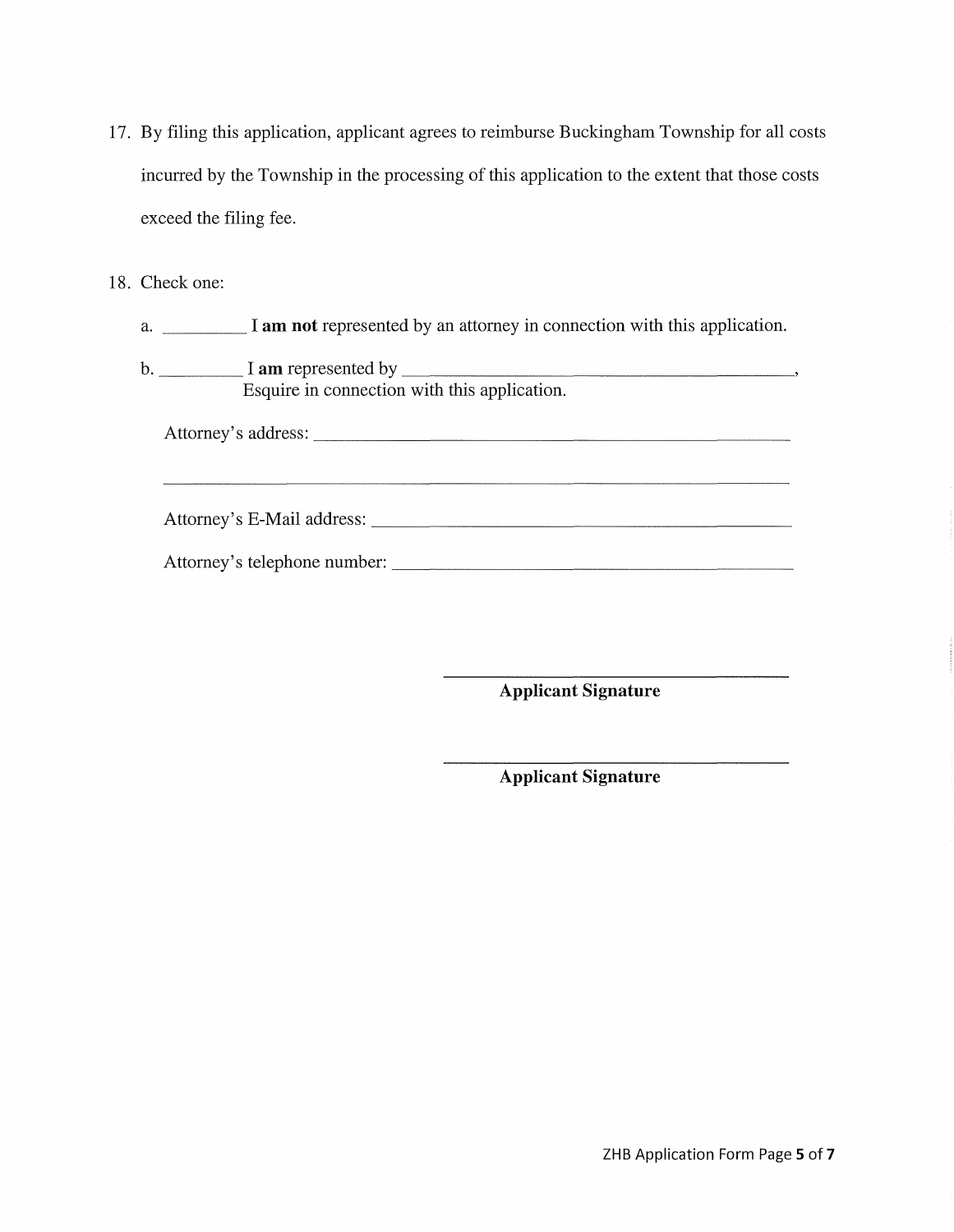# COMMONWEALTH OF PENNSYLVANIA

COUNTY OF \_\_\_\_\_\_\_\_\_ \_

The undersigned, being duly sworn according to law, deposes and says that he/she is the above-named applicant, that he/she is authorized to and does take this affidavit on behalf of the owner, and that the foregoing facts are true and correct.

Applicant Signature before Notary

Applicant Signature before Notary

Sworn to and subscribed

Before me on this \_\_\_\_\_ day

of \_\_\_\_\_ , 20\_.

Notary Public

Date Application Received: \_\_\_\_\_\_\_\_ \_